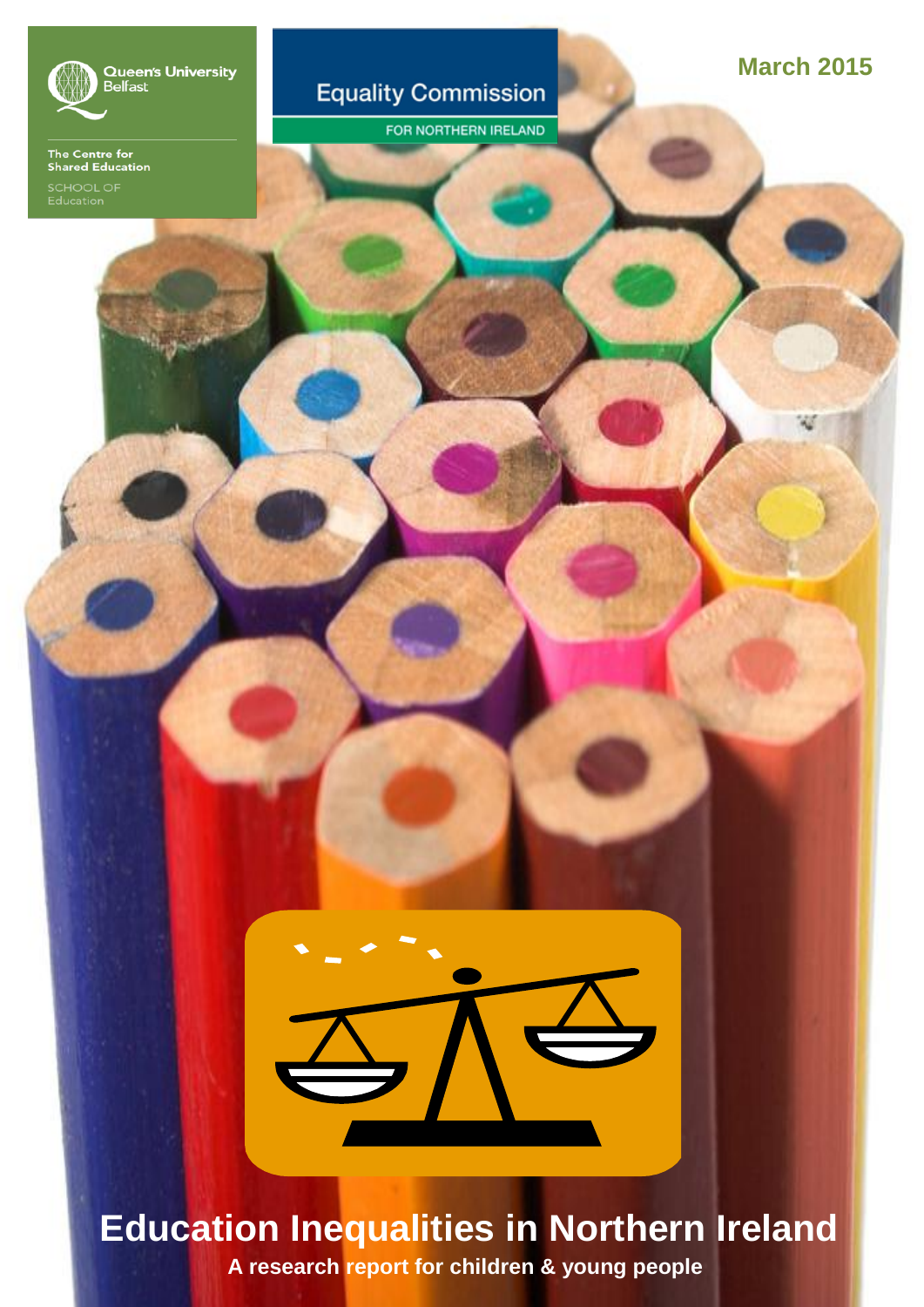#### **What is the 'Equality Commission for Northern Ireland?'**

The Equality Commission has an important job to do – it tries to make sure that everyone is treated fairly and equally, no matter who they are or where they come from, so that Northern Ireland is a place where people feel respected and valued. The Equality Commission paid for this research to be carried out.

#### **What is the 'Centre for Shared Education'?**

The Centre for Shared Education is based at the School of Education in Queen's University Belfast. The people who work there carry out research projects which explore how schools can be places where everyone feels included, so that pupils do the best they can. It was researchers from the Centre who completed this piece of research.

#### **How did the researchers find out the results?**

We got a LOT of numbers sent to us from people who work in the government, and we did a LOT of maths calculations with them to work out differences between groups of people in things such as their Key Stage 2, 3 and GCSE results, and enrolments in schools and different types of courses. We also asked different groups of people about the types of things which they think make it difficult to have equality for everyone in school or college, and the things that might help to make education more equal.

#### **What was this research about?**

The Equality Commission wanted to find out about which groups of people in Northern Ireland experience the most inequality (or unfairness) when it comes to attending school or college, doing well in school or college, achieving the best results possible, and going to the places or courses that people want to go to after they leave school or college.

The last time the Equality Commission looked at who was affected by these problems was in 2007, so it was time to take a look at more recent information to see if the same groups of people are still affected by these problems in 2012, and whether there are any new problems that have come up since 2007.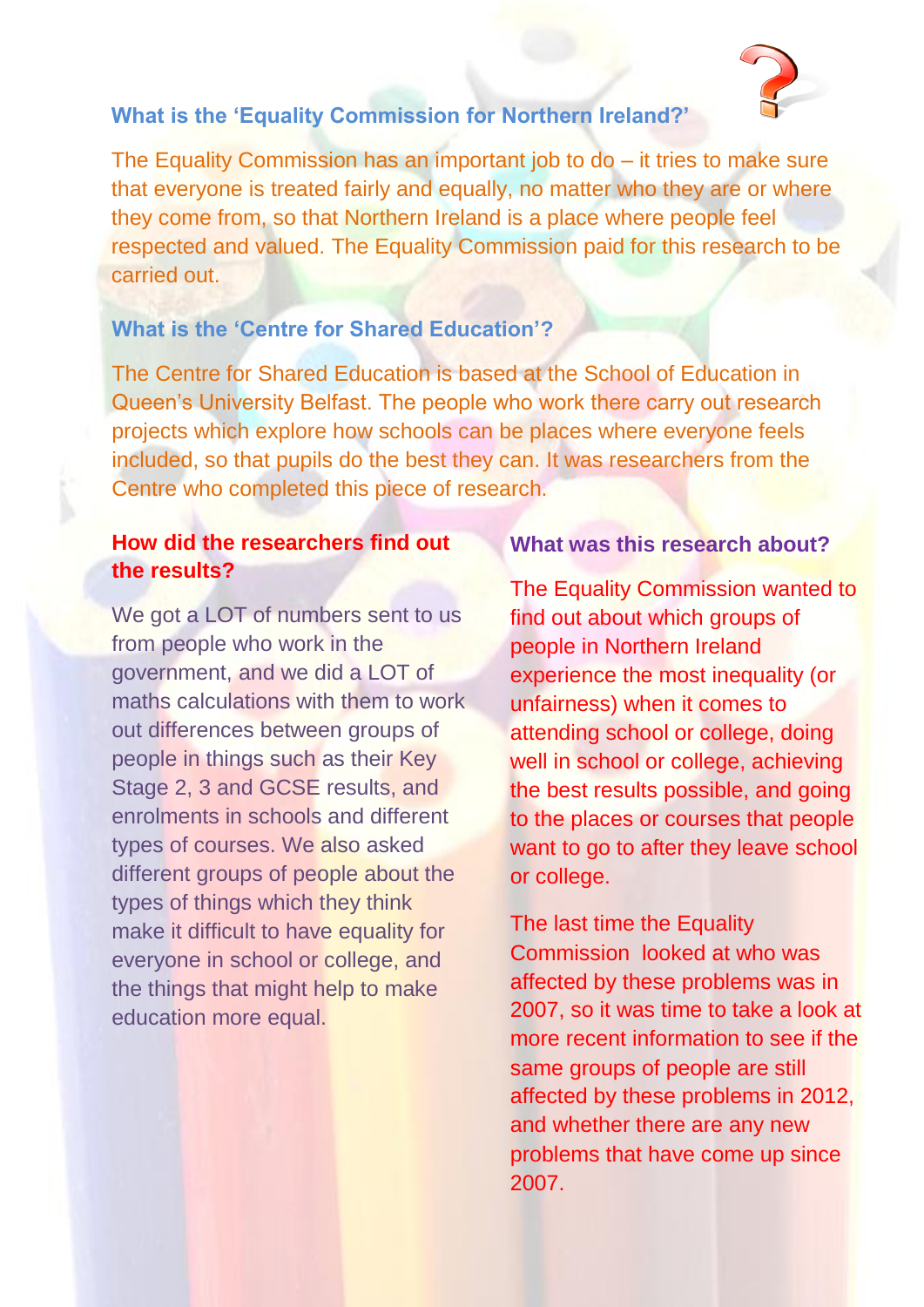

### **What did the researchers find out?**

#### **1. Inequalities in who attends certain types of schools, colleges and courses**

- Pupils with special educational needs, pupils who are new to Northern Ireland or who are from minority ethnic groups, and pupils who have been in foster care or a residential home are less likely to go to grammar schools than other types of schools.
- Young people who are gay, lesbian, or bisexual and those who are transgender (people born as boys who feel they should be female, and those born as girls who feel they should be male) may feel like they do not 'fit in' at their school, especially if they are being bullied. Sometimes these young people take themselves out of classes (such as PE) because of this, or they feel under pressure to (or want to) move to a different school.
- People who are 25 years or older, people who are married or living with their partner or in a civil partnership (when two men or two women decide to spend their lives together), and people who have children or who care for someone who is sick or disabled make up very small numbers in college, university and job training courses.



#### **2. Problems with staying on track in school or staying on courses in college**

- When moving from P7 into Year 8/Form 1 in post-primary school, boys fall further behind girls in how well they do in school.
- Students sometimes feel like they can't be open about their ideas regarding politics at university, especially if they are studying politics or history.
- The following groups of people had more difficulty than other groups with staying on professional courses they started (courses which lead to qualifications): Catholics and people from other (not Protestant) religions; people from minority ethnic groups; and people who are divorced or separated.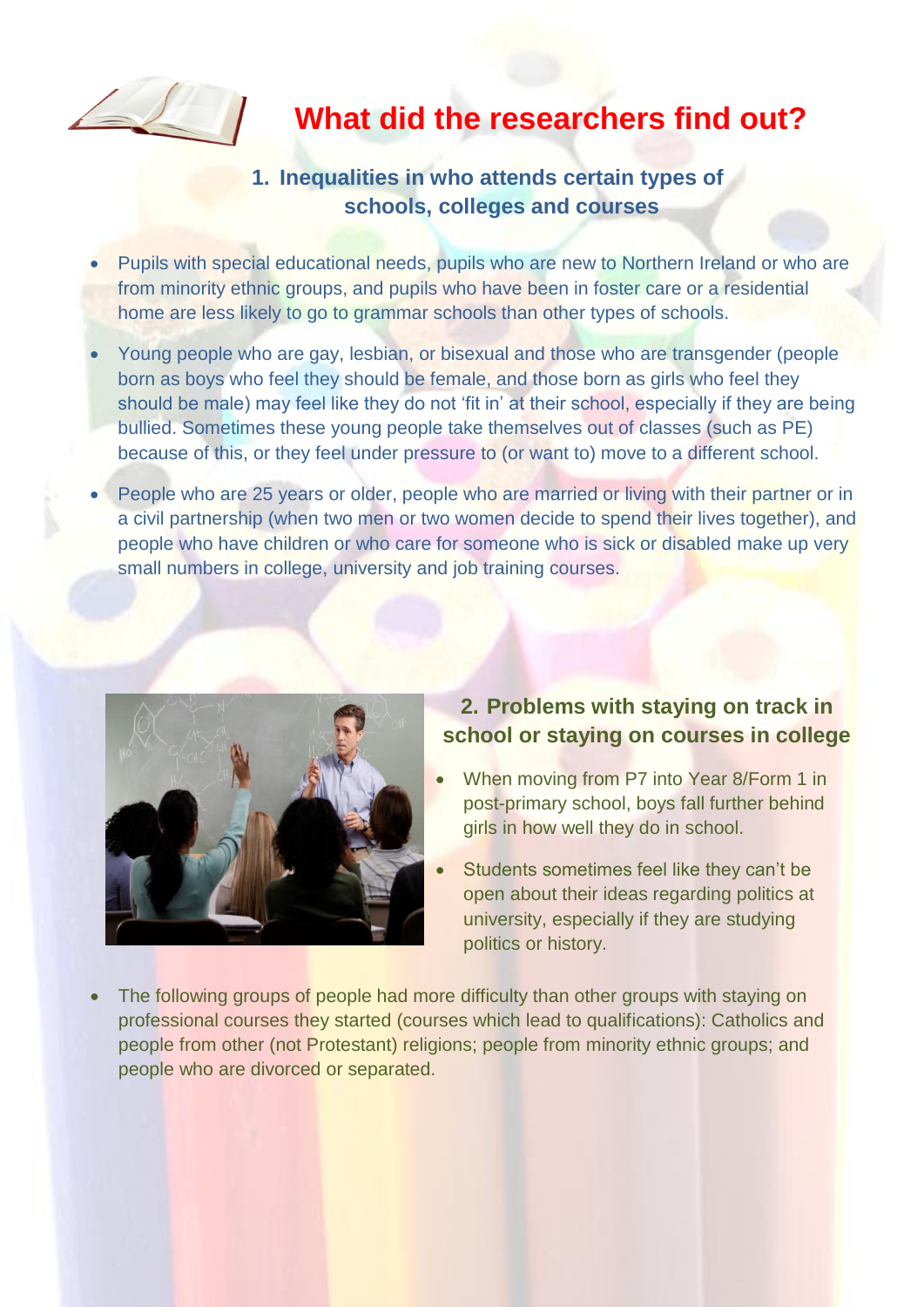#### **3. Problems with achieving the best results possible**

- For all years from 2007 and 2012, boys especially Protestant boys and pupils from less well-off families were less likely than other groups to achieve the highest Key Stage 2, 3, GCSE, and A Level results than other pupils.
- Although results have been getting better for everyone since 2007, some groups of people are still struggling to catch up with others. This includes pupils with disabilities, pupils with special educational needs, and pupils who have lived with foster parents or in a residential home.
- Since 2007, there have been high numbers of young people from minority ethnic backgrounds (especially girls from these groups, and Traveller young people) who left school with no GCSES. There has also been a large drop in the number of girls from minority ethnic backgrounds who achieved five GCSEs or two or more A Levels.





#### **4. Problems with going where you want to go after leaving school or after leaving a course**

- There are fewer girls than boys in job training programmes or in technology, engineering or mathematics subjects at university, but there are fewer boys than girls in all other university courses.
- After leaving school, people with disabilities or special educational needs, young people who have been in foster care or a residential home, and young people from less well-off families are less likely than other groups to get into university.
- After leaving school, young people from minority ethnic groups are much more likely than white people to be unemployed, and this gap has gotten worse since 2007.
- After leaving university, students who have disabilities, students who are under 25, students from smaller ethnic groups, and single students were much less likely to get a full-time job than other groups of students (and this been the case since 2007).
- The following groups of people were less likely to get a job after leaving job training courses: older people; people who are separated or divorced; people who have children or who care for someone who is sick or disabled; and people who have disabilities.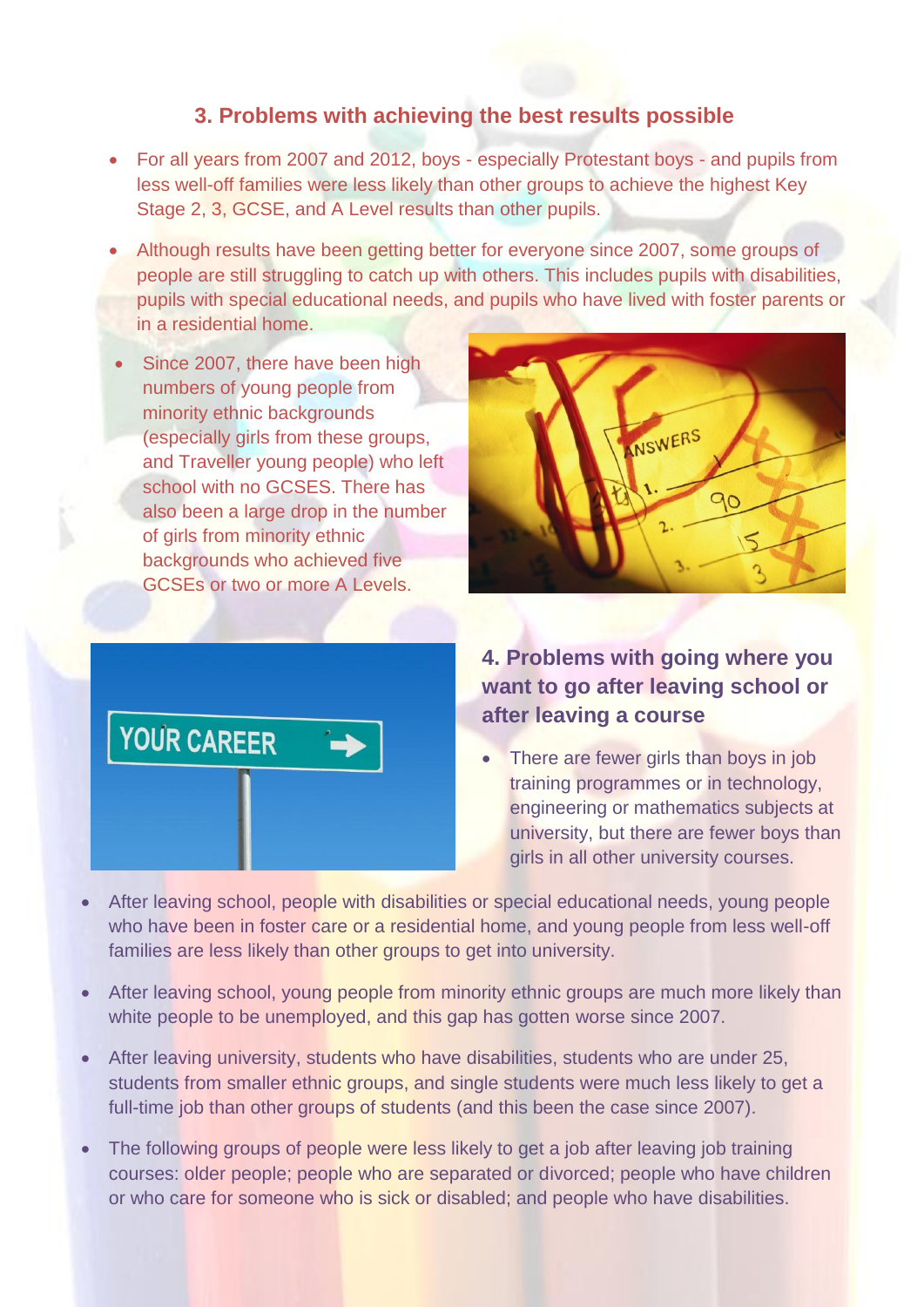# **BUT.**

#### **WHY?? Things that could be making educational equality worse for:**

**Boys:** The things that are taught in school and the way that the school day is designed might not suit some boys in particular.

**Older People:** Often, older people have others (children or relatives) to look after, which gives them less time (and perhaps less money) to go to college or university. Older people might also be put off going back to education if they had bad experiences before in school.

**Lesbian, gay and bisexual people**: These groups of people may be dealing with bullying in school; they may feel like they don't 'fit in'.

**Protestants:** There may be disadvantages for Protestants because of the way that schools in Northern Ireland are divided – in the schools that Protestants mostly go to there are fewer opportunities to study A Levels than in Catholic schools.

**People with special educational needs:** Some people might have low expectations of what young people who have special educational needs can achieve, which can impact on how well they do in exams. Moving schools from primary into secondary or grammar school can also be more difficult for these young people with additional needs since their new school teachers won't know as much about their needs as their primary school teacher. Lastly, children who have to wait for a long time to see a psychologist about a special educational need might be missing out on the extra support they need in the meantime.

**People who are transgender:** Teachers, principals and college staff might not even understand what being transgender means or know how to help a young person who wants to be a different gender.

**People with disabilities: People who have** 'hidden' disabilities (disabilities that others can't 'see') or long-term illnesses might not be receiving the extra support they need. People who have problems with moving around might also have trouble accessing some school or college facilities and buildings.

**Married people, people in a civil partnership, or living with a partner:** The barriers to equality for these people were often seen as the same as the barriers for older people. These include the time and costs needed to go back into education as an adult, as well as a lack of support if someone has children or sick relatives or friends to look after too.

**People who care for children or look after sick or disabled relatives:** It is sometimes difficult for people who look after others who are ill or who have disabilities to know where they will be on a particular day or time, if they have to attend a lot of hospital appointments. Because of this, strict timetables at school and college can sometimes be hard for them to stick to. Children and young people who care for someone might also find it harder to get the support they need after they turn 18, since they will no longer be able to attend young carers' support groups.

**Children and young people from less welloff families:** Sometimes people have low expectations about what children and young people who don't have a lot of money can achieve at school. These young people may think that they don't 'belong' in places like universities. They also have less money to pay for things like private tutors to help them with exams or books and resources for school or college, and they might be put off applying for university because of the high costs of that too.

*Question for discussion: Do you have any other ideas which might explain why these groups of people (and other groups) experience inequalities when it comes to their education?*